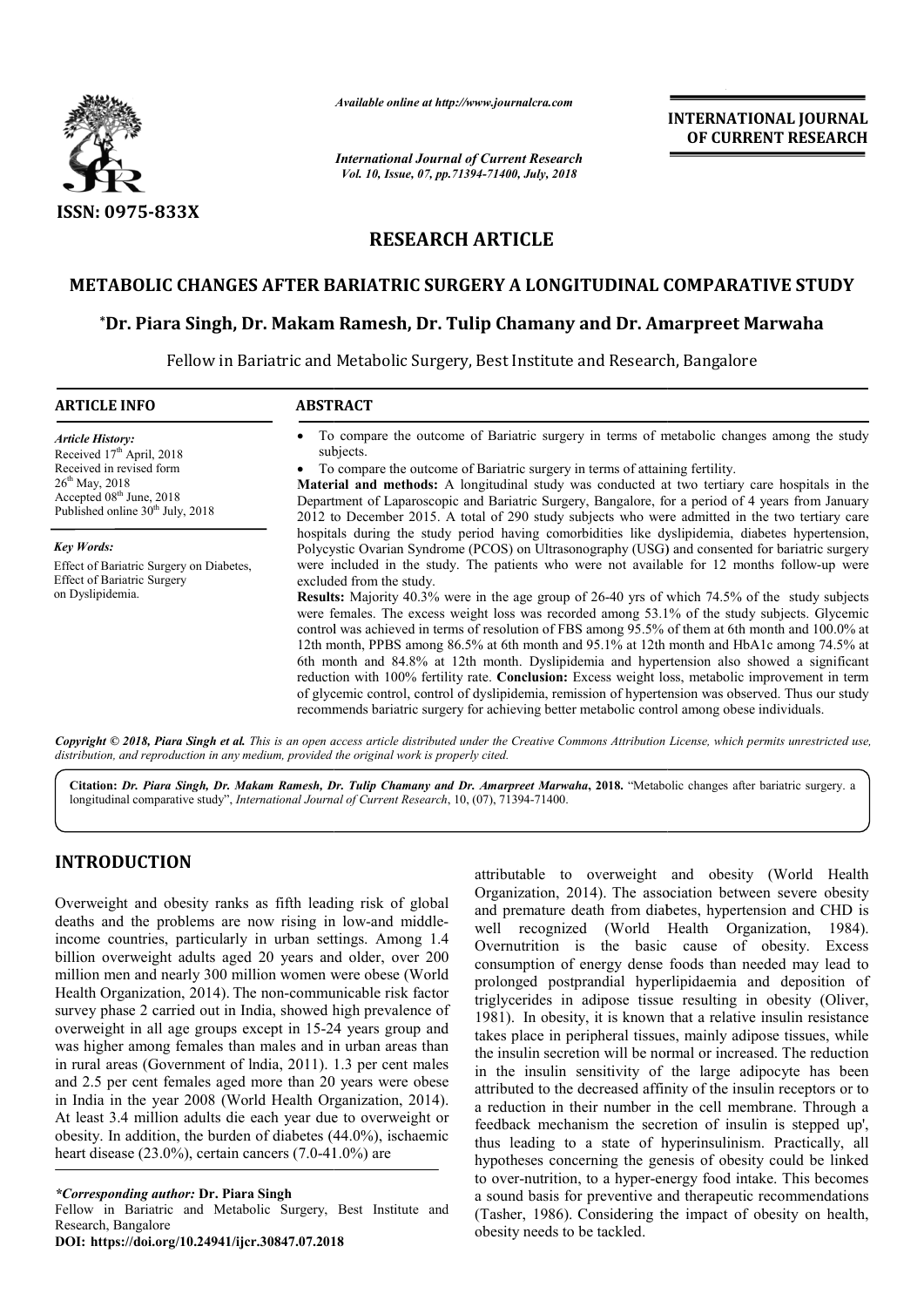The interventions viz., non-pharmacological interventions (lifestyle modifications and nutritional interventions) pharmacological interventions (Phentermine, Sibutramine, Orlistat Erlanger, 2008) or surgical management through bariatric surgery are the therapeutic options available for obesity (Jammah, 2015). Due to the unsatisfactory outcomes of the presently applied medical modalities of treatment number of bariatric procedures has sprung up as one of the important modalities of treating obesity. The bariatric procedures has been conventionally classified under three different groups viz., 1) restrictive - weight loss achieved solely by limiting intake (gastric banding, GS); 2) malabsorptive - weight loss produced as a result of total interference with digestion and absorption (intestinal bypass); and 3) Mixed – restrictive and malabsorptive (gastric bypass, duodenal switch) (Pories, 2008).

Though the mechanism of weight loss with these operations relies mainly on restriction of food intake, malabsorption of ingested food, or a combination of the two, the actual mechanisms appears far more complex, associating various hormonal, inflammatory, action on central nervous system and gut microbial factors (Madura, 2012). The procedures which have sprung up recently, the contemporary bariatric operations are relatively safe with a mortality of three in 1,000 patients and they include Roux-en-Y gastric bypass, sleeve gastrectomy, adjustable gastric band and the duodenal switch. The various advantages viz., rapid recovery, the reduction of postoperative pain and wound-related complications, compared with open surgery, laparoscopic bariatric techniques are gaining its importance (Nguyen, 2017). Bariatric surgery has become the most successful treatment for obesity in achieving a significant and durable weight loss among those with failed medical management. Bariatric surgery has resulted in greater improvement in the conditions viz., diabetes, hyperlipidemia, hypertension, obstructive sleep apnea, Gastroesophageal reflux symptoms, regression of Barrett's esophagus, and urinary stress incontinence as observed in other studies. It also has been noted that there is reduction in the incidence of diabetes, coronary disease and cancers and reduced mortality after bariatric procedures (Jammah, 2015).

**Effect of Bariatric Surgery on Weight loss:** The weight loss after Bariatric surgery can be primarily explained by the postprandial changes in the levels of gut hormones, including GLP-1, gastric inhibitory polypeptide (GIP), Peptide YY (PYY), cholecystokinin (CCK) and Ghrelin *et al*., (2016). Buchwald *et al*., also has found that as a result of bariatric surgery, overall weight loss was 38.5 kg or 55.9% excess body weight loss. The consistent weight losses were seen after surgical procedures at both less than 2 years and more than 2 years.19 A major prospective non-randomized intervention study, the Swedish Obese Subject (SOS) Study has compared three types of bariatric surgery with nonsurgical treated patients undergoing conventional treatment for obesity. The average change in weight was noted to be within  $\pm 2\%$  among the group with nonsurgical treated patients undergoing conventional treatment for obesity and in the other three surgical subgroups, the mean  $(\pm SD)$  weight loss was maximal after 1 to 2 years (gastric bypass,  $32\pm8\%$ ; vertical-banded gastroplasty,  $25\pm9\%$ ; and banding,  $20\pm10\%$ ). Hence nonsurgical treated patients showed the smallest weight changes during the follow-up compared to surgically treated patients (Cunha *et al*., 2016).

**Effect of Bariatric Surgery on Diabetes:** Buchwald *et al*., has found that 86.6% of the diabetic patients had improvement or resolution of diabetes. HbA1c and fasting glucose values also decreased significantly postoperatively. According to Buchwald *et al*., 82.0% had resolution of the clinical and laboratory manifestations of diabetes in the first 2 years postsurgery and  $62.0\%$  remained free of diabetes more than 2 years post-surgery. The diabetic laboratory parameters (HbA1c 2.1% and fasting glucose 44.4 mmol/L) declined significantly (P  $\leq 0.001$ .<sup>19</sup> Among three studies, under a meta-analysis Baskota A *et al*., found 6.69 mmol/l as the overall reduction of the postprandial blood glucose level (Schauer *et al*., 2012). Mingrone G *et al*., has noted that at 2 years follow up, average percentage changes in glycated hemoglobin levels from the baseline value  $(8.65 \pm 1.45\%)$  were smaller in the medicaltherapy group (−8.39±9.93%) than in the gastric-bypass group (−25.18±20.89%) and the biliopancreatic-diversion group (−43.01±9.64%). Average changes in the fasting plasma glucose levels followed the trend of HbA1c and the levels noted were −14.37±11.93% in the medical-therapy group,<br>-37.81±33.75% in the gastric-bypass group, and in the gastric-bypass group, and −56.23±10.01% in the biliopancreatic-diversion group (Schiavon *et al*., 2014). Schauer *et al*., has reported that the patients in the surgical groups had significant greater mean percentage reductions in weight  $(24.5\pm9.1\%$  in the gastricbypass group and 21.1±8.9% in the sleeve-gastrectomy) group from baseline compared with a reduction in the medicaltherapy group (4.2±8.3%). (*P*<0.001) (Sjöström *et al*., 2000).

**Effect of Bariatric Surgery on Dyslipidemia:** Singhal S *et al*., noted that total cholesterol levels decreased from 218.05± 17.61 mg/dL to  $183 \pm 8.9$  mg/dL, triglycerides from  $172.3 \pm$ 48.8 mg/dL to 89± 24.9 mg/dL and HDL raised from 40.84± 10.15 mg/dL to 45± 8.8mg/dL (Eid *et al*., 2005). Raj PP *et al*., has observed a significant improvement in serum triglycerides and HDL cholesterol with no significant reduction in serum total cholesterol in both LSG and LGB group (Weiss, 2001). Cunfa M *et al*., noted that at 1 year of follow up after surgery, high-density lipoprotein cholesterol (HDL) and triglycerides (TG) improved and total cholesterol (TC) and low-density lipoprotein cholesterol (LDL) at 1 year decreased significantly (Dixon *et al*., 2001).

**Effect of Bariatric Surgery on Blood Pressure:** One of the theoretical explanations for blood pressure reduction after bariatric surgery may be due to weight loss achieved by means of clinical treatment (Malik *et al*., 2012). Schiavon CA *et al*., in their study suggested that the course of blood pressure over the study period showed a varied pattern, during the initial 6 months of rapid weight loss, SBP was reduced by 11.4±19.0 mmHg and DBP was reduced by  $7.0\pm11.0$  mmHg, in spite of a continuous weight loss during the following 6 months, the reduction in DBP was not observed, whereas SBP seemed to increase. From 1 year, SBP and DBP increased gradually over the remaining 7 years (Quezada *et al*., 2015). Mingrone G *et al*., has noted significant reduction in the systolic and diastolic blood-pressure levels in all three study groups. Antihypertensive therapy was reduced or discontinued in 70% of patients receiving medical therapy, 80% of those undergoing gastric bypass and 85% of those undergoing biliopancreatic diversion (Schiavon *et al*., 2014).

**Effect of Bariatric Surgery on Infertility:** During a follow up of more than 2 years by Eid GM *et al*., noted that 5 of 24 PCOS women with Metabolic syndrome undergoing LRYGB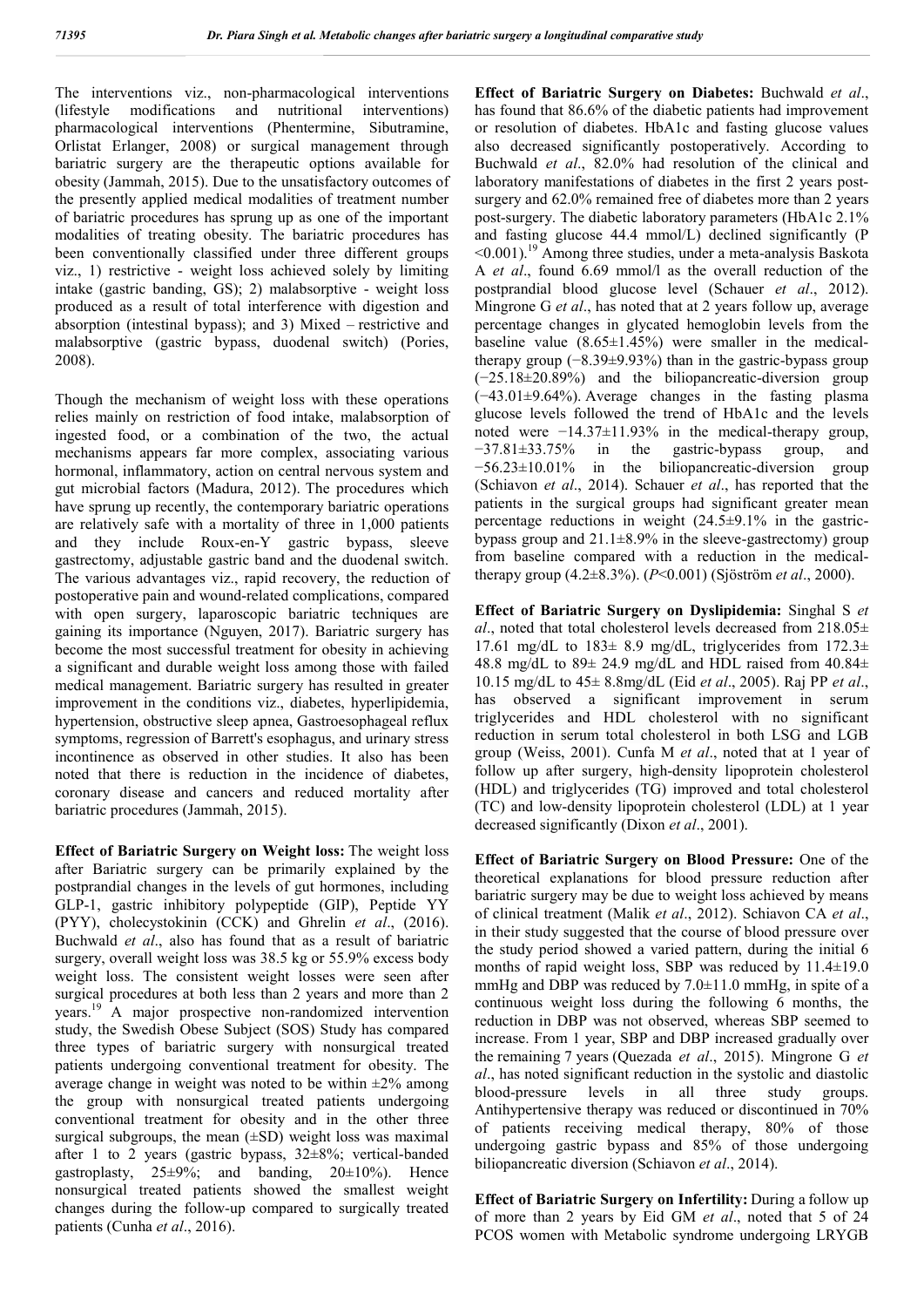became pregnant spontaneously after surgery (Baskota *et al*., 2015). Weiss HG *et al*., noted 7 unexpected pregnancies within about 1 year of surgery and some within several months of LAGB surgery (Mingrone *et al*., 2012). Dixon JB *et al*., after LAGB observed 20 pregnancies to occur on average 16 months following surgery (Schauer *et al*., 2014; Sjöström *et al*., 2007). The literatures on long term effect of bariatric surgery on dyslipidemia are scarce (Ashrafian *et al*., 2010) and the same along with other parameters like blood sugar levels, state of hypertension, infertility has not been noted in the current study settings. Further investigations are warranted as the relative efficacy of different weight management interventions in women with and without PCOS are varied.<sup>13</sup> Hence the current study was undertaken with the following objectives:

- To compare the outcome of Bariatric surgery in terms of metabolic changes among the study subjects.
- To compare the outcome of Bariatric surgery in terms of attaining fertility

### **MATERIALS AND METHODS**

A longitudinal study was conducted at two tertiary care hospitals in the Department of Laparoscopic and Bariatric Surgery, Bangalore, for a period of 4 years from January 2012 to December 2015. A total of 290 study subjects who were admitted in the two tertiary care hospitals during the study period having comorbidities like dyslipidemia, diabetes hypertension, Polycystic Ovarian Syndrome (PCOS) on Ultrasonography (USG) and consented for bariatric surgery were included in the study. The patients who were not available for 12 months follow-up were excluded from the study.

**Operational definitions:** Data evaluated at 1 year included weight, BMI, weight loss, resolution / remission of diabetes, dyslipidemia, hypertension, infertility.

**Weight loss:** Body weights were measured at baseline i.e., 1 week pre-surgery and 6 and 12 months post-surgery. Excess body weight was defined as measured body weight minus the body weight that would result in a BMI of  $25 \text{ kg/m}^2$ , which in simple terms would mean measured body weight minus ideal body weight (IBW). Weight loss outcome measures used were percentage of excess weight loss, mean change in weight and BMI (Hallersund *et al*., 2012).

**Diabetes control:** Glycosylated haemoglobin (HbA1c), fasting blood glucose (FBS) and post prandial blood glucose (PPBS) were also recorded at 1 week pre-surgery and 6 and 12 months post-surgery. Diabetes was considered resolved in patients who had normal FBS  $(\leq 110 \text{ mg/dL})$ , PPBS  $(\leq 110 \text{ mg/dL})$  and normal HbA1c (<6.5%) (Hallersund *et al*., 2012).

**Dyslipidemia:** Dyslipidemia was defined according to NCEP ATP-III guidelines: Total cholesterol > 200 mg/dl TG >150 mg/dl, HDL cholesterol <40mg/dL (Eid *et al*., 2005).

#### **Hypertension Remission**

Remission of hypertension was defined among those who were on antihypertensives and now has completely ceased taking antihypertensive medications. Ethical approval was obtained from the Institutional Ethics committee. After obtaining the written informed consent, detailed clinical history was taken from the study subjects using a pre-tested semi-structured questionnaire. All the patients were examined clinically and were subjected to basic investigations like fasting blood sugar (FBS), post-prandial blood sugar (PPBS), HbA1C, total cholesterol (TC), HDL, LDL, VLDL, USG of abdomen and pelvis prior to the surgery to obtain the baseline characteristics. All the subjects underwent Bariatric surgeries viz., SLEEVE GASTRECTOMY, Roux-en-Y Gastric Bypass (RYGB), MINI GASTRIC BYPASS, BANDED SLEEVE GASTRECTOMY, BANDED RYGB. After the surgery all the subjects were followed up for a period of 12 months to study the changes in metabolic parameters like FBS, PPBS, HbA1C, TC, HDL USG findings at the end of 6 months and 12 months.

**Statistical Analysis:** The collected data were entered into an excel sheet. The data were expressed in means and proportions and presented in the form of tables and graphs where ever necessary. The outcomes of bariatric surgery for means and standard deviations of the parameters viz., FBS, PPBS, HbA1C, TC, HDL were compared using paired t- test. The data viz., the change in the usage of BP medications, status of infertility were expressed in proportions. The analysis was done using standard statistical package. A *P* value of <0.05 was taken as statistically significant.

#### **RESULTS**

The mean age of the study participants was 40.79±12.68 yrs. Majority i.e., 40.3% were in the age group of 26-40 yrs. Majority i.e., 74.5% of the study subjects were females. Among the different surgeries performed, majority underwent sleeve gastrectomy (39.0%) followed by RYGB (25.5%), banded sleeve gastrectomy (22.4%), banded RYGB (12.1%) and mini gastric bypass (1.0%). 50.0% of the subjects had family history of Obesity. Majority (58.3%) of the subjects presented with co-morbidities like Arthritis (16.5%), Hypertension (15.5%), Hypothyroid (8.6%), Acid peptic disease (4.8%), Obstructive sleep apnoea (3.4%), IHD (1.3%), Infertility/PCOS(1.0%), Others (Asthma, CKD, hiatus hernia, migraine, neuropathic bladder, stress incontinence, urinary incontinence, neuropathy, retinopathy, varicose veins) 7.5% (Table 1). The mean weight, height, and BMI of the study participants were 107.04±20.92 kgs, 159.52±9.93 cms and  $42.19 \pm 7.59$  kg/m<sup>2</sup>.

**Weight Loss:** The excess weight loss was recorded among 53.1% of the study subjects. A statistically significant reduction was found among the subjects in the mean values of weight [*F*(1.27,290)=24.09, *P* =0.000]. (Table 2)

**Glycemic Control:** The mean values of FBS [*F*(1.08,290)=2330.97, P =0.000], PPBS [*F*(1.13,290)=78.15, *P* =0.000] and HbA1c [*F*(1.33,290)=357.98, *P* =0.000], showed a significant reduction on follow up. (Table 2) Glycemic control was achieved in terms of resolution of FBS among 95.5% of them at  $6<sup>th</sup>$  month and 100.0% at 12<sup>th</sup> month, PPBS among 86.5% at  $6<sup>th</sup>$  month and 95.1% at 12<sup>th</sup> month and HbA1c among 74.5% at  $6<sup>th</sup>$  month and 84.8% at 12<sup>th</sup> month.

**Dyslipidemia:** Total Cholesterol [*F*(1.51,290)=48.32, *P* =0.000], Serum Triglycerides [*F*(1.52,290)=9.46, *P* =0.000] and HDL {F(1.43.290)=59.21. P=0.000} also showed a significant reduction as determined by one-way Repeated Measures ANOVA (Table 2).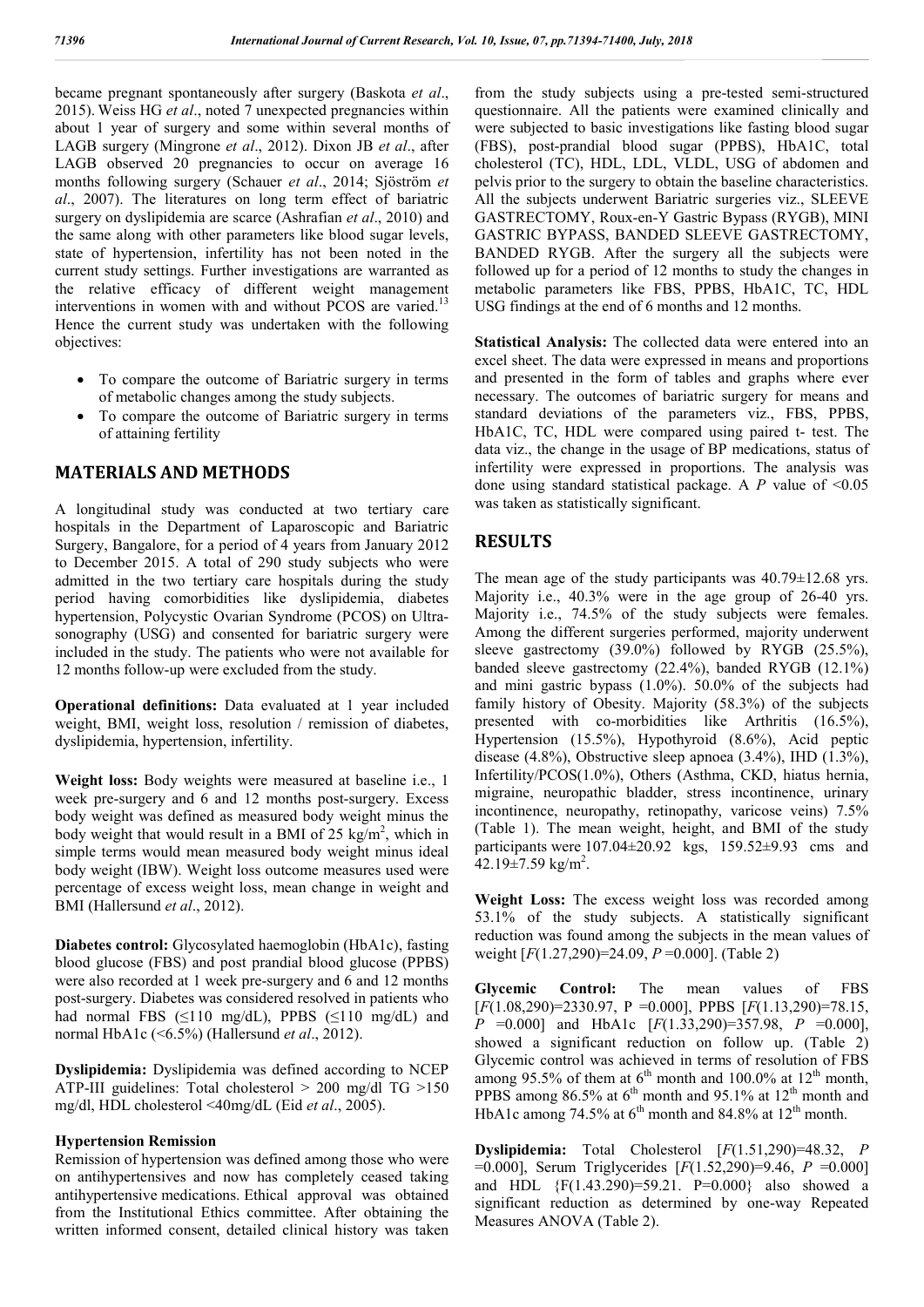| Characteristics of the study participants |                   |
|-------------------------------------------|-------------------|
| Age in years (Mean±SD)                    | $40.79 \pm 12.68$ |
| $\leq$ 25                                 | 36(12.4)          |
| 26-40                                     | 117(40.3)         |
| $41 - 55$                                 | 101(34.8)         |
| $\geq 56$                                 | 36(12.4)          |
| Gender $(\% )$                            |                   |
| Males                                     | 74 (25.5)         |
| Females                                   | 216(74.5)         |
| Operation type                            |                   |
| Sleeve Gastrectomy                        | 113(39.0)         |
| Roux-en-Y Gastric Bypass (RYGB)           | 74 (25.5)         |
| Mini Gastric bypass                       | 03(1.0)           |
| <b>Banded Sleeve Gastrectomy</b>          | 65(22.4)          |
| <b>Banded RYGB</b>                        | 35(12.1)          |
| Family history                            |                   |
| Yes                                       | 145(50.0)         |
| No                                        | 145(50.0)         |
| Co-morbidities                            |                   |
| Present                                   | 169(58.3)         |
| Absent                                    | 121(41.7)         |

#### **Table 1. Characteristics of Study Population**

**Table 2. Comparison of means of different parameters at baseline, 6 months and 12 months**

| Parameters               | $Mean \pm SD$      |                      |                        | <b>ANOVA</b> |            |  |
|--------------------------|--------------------|----------------------|------------------------|--------------|------------|--|
|                          | Baseline           | $6m$ month (Post-op) | $12th$ month (Post-op) |              | $P$ -Value |  |
| Weight (Kgs)             | $107.04 \pm 20.92$ | $81.37 \pm 17.21$    | $63.81 \pm 11.53$      | 24.09        | $0.000*$   |  |
| FBS(mg/dL)               | $115.55\pm47.97$   | $95.9 \pm 10.65$     | $90.72 \pm 4.29$       | 2330.97      | $0.000*$   |  |
| <b>PPBS</b>              | $161.07\pm71.39$   | $130.37 \pm 12.95$   | $118.32 \pm 16.39$     | 78.15        | $0.000*$   |  |
| HbA1c                    | $6.69 \pm 1.56$    | $6.17\pm1.40$        | $5.59 \pm 0.92$        | 357.98       | $0.000*$   |  |
| <b>Total Cholesterol</b> | $183.51 \pm 34.94$ | $176.19\pm23.77$     | $163.34\pm15.33$       | 48.32        | $0.000*$   |  |
| Serum Triglycerides      | $145.40\pm68.25$   | $133.67\pm40.94$     | 129.78±8.64            | 9.46         | $0.000*$   |  |
| HDL                      | $40.43 \pm 11.51$  | $39.10\pm8.69$       | $33.50 \pm 7.91$       | 59.21        | $0.000*$   |  |

\*indicates a significant statistical difference between the groups with *P*<0.05

**Table 3. Pairwise Comparison of means of baseline values of different parameters with post-operative values at 6months and 12 months by applying Bonferroni test**

| Parameters                  | Pre-op Baseline | Post op Follow-up | Mean Difference | 95% CI            | $P$ -Value |
|-----------------------------|-----------------|-------------------|-----------------|-------------------|------------|
| Weight (Kgs)                | Baseline        | $6th$ month       | 25.67           | $24.70 - 26.64$   | $0.000*$   |
|                             |                 | $12^{th}$ month   | 43.23           | $41.23 - 45.23$   | $0.000*$   |
| $FBS$ (mg/dL)               | Baseline        | $6th$ month       | 19.65           | $12.75 - 26.55$   | $0.000*$   |
|                             |                 | $12^{th}$ month   | 24.83           | $18.03 - 31.62$   | $0.000*$   |
| $PPBS$ (mg/dL)              | Baseline        | $6th$ month       | 30.70           | $20.33 - 41.07$   | $0.000*$   |
|                             |                 | $12th$ month      | 42.74           | $32.75 - 52.74$   | $0.000*$   |
| HbA1c                       | Baseline        | $6th$ month       | 0.53            | $0.432 - 0.592$   | $0.000*$   |
|                             |                 | $12th$ month      | 1.105           | $0.980 - 1.230$   | $0.000*$   |
| Total Cholesterol (mg/dL)   | Baseline        | $6th$ month       | 7.324           | $1.473 - 13.176$  | $0.008*$   |
|                             |                 | $12^{th}$ month   | 20.166          | $14.713 - 25.618$ | $0.000*$   |
| Serum Triglycerides (mg/dL) | Baseline        | $6th$ month       | 11.726          | $1.219 - 22.234$  | $0.023*$   |
|                             |                 | $12^{th}$ month   | 15.612          | $5.781 - 25.444$  | $0.000*$   |
| $HDL$ (mg/dL)               | Baseline        | $6th$ month       | 1.326           | $-0.549 - 3.201$  | 0.269      |
|                             |                 | $12th$ month      | 6.922           | $5.066 - 8.779$   | $0.000*$   |

\*indicates a significant statistical difference between the groups with *P*<0.05

Further the pairwise comparisons were done using Bonferroni test for comparing baseline values with post-operative values at  $6<sup>th</sup>$  month and  $12<sup>th</sup>$  month of follow up. The means of weight, FBS, PPBS, HbA1C, total cholesterol, triglycerides, HDL were compared from baseline to  $6<sup>th</sup>$  month and baseline to  $12<sup>th</sup>$  month. There was a statistically significant difference in the mean values of weight, FBS, PPBS, HbA1C, total cholesterol, triglycerides, HDL from baseline to  $6<sup>th</sup>$  month and  $12<sup>th</sup>$  month ( $P < 0.05$ ) except for change in the mean of HDL from baseline to  $6<sup>th</sup>$  month ( $P > 0.05$ ) in the baseline. (Table 3) The remission of hypertension was achieved among 100.0% of the study subjects who were previously under antihypertensives. Similarly, 100.0% of the women who were infertile conceived after bariatric surgery.

#### **DISCUSSION**

Wide-ranging surgical procedures have been used to promote weight loss since bariatric surgery was initially developed. Bariatric procedures act by reducing the size or capacity of the stomach, by bypassing a portion of the intestine or by a mixture of these two approaches. The commonly used procedures at present are gastric banding, sleeve gastrectomy and the Roux-en-Y gastric bypass (Kataoka *et al*., 2017). In the current study the different bariatric procedures performed were sleeve gastrectomy (39.0%) followed by RYGB (25.5%), banded sleeve gastrectomy (22.4%), banded RYGB (12.1%) and mini gastric bypass (1.0%). Majority (40.3%) of the study subjects were in the age group of 26-40 yrs, the mean age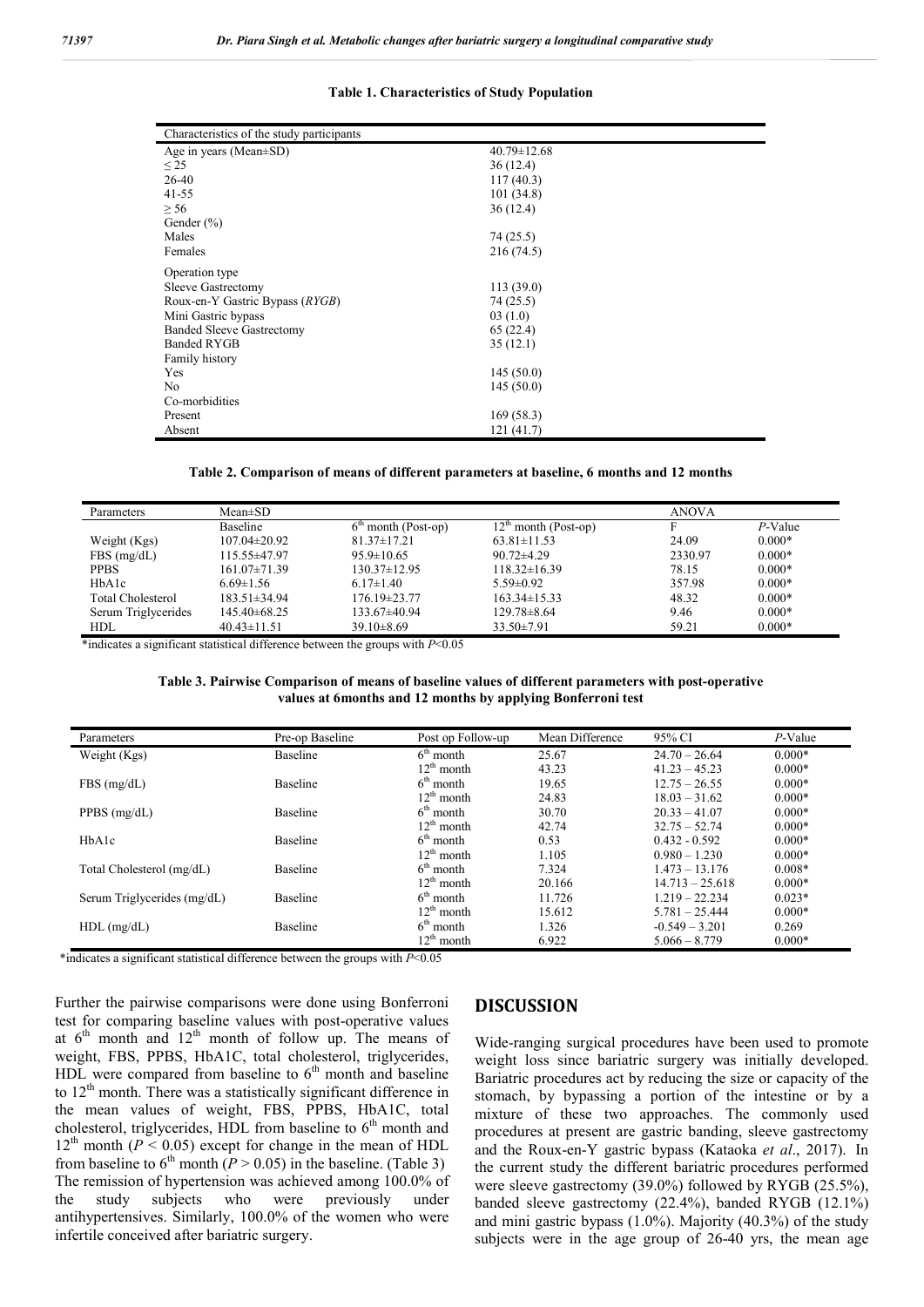being 40.79±12.68 yrs and 74.5% of the study subjects were females which is comparable to findings of Awad S *et al* who noted the mean age of the patients as 45.0±11.0 yrs and 72.0% of the subjects were females (Raj, 2016). A systematic review and meta-analysis by Guh *et al*., to find out incidence of comorbidities related to obesity and overweight determined statistically significant associations for overweight with the incidence of type II diabetes, all cardiovascular diseases like hypertension, coronary artery disease, stroke, dyslipidaemia except congestive heart failure, asthma, osteoarthritis, sleep apnea and others (World Health Organization, 2014). Whereas in this study the common co-morbidities at presentation were Arthritis (16.5%), Hypertension (15.5%), Hypothyroid (8.6%), Acid peptic disease (4.8%), Obstructive sleep apnoea (3.4%), IHD (1.3%), Infertility/PCOS(1.0%), Others viz., asthma, CKD, hiatus hernia, migraine, neuropathic bladder, stress incontinenece, urinary incontinence, neuropathy, retinopathy, varicose veins (7.5%) (Meek *et al*., 2016).The mean weight and BMI of the study participants were  $107.04 \pm 20.92$  kgs and  $42.19\pm7.59$  kg/m<sup>2</sup> which are comparable to the findings of a randomized controlled trial by Kashyap SR *et al* who noted a mean weight of 104.3±15.1 kgs and a mean BMI of 36.1±2.9  $kg/m^{2}$  (Awad, 2014).

In our study, we found a statistically significant decrease (*P*<0.05) in the means of weight, FBS, PPBS, HbA1c, Total Cholesterol, Serum Triglycerides, HDL from baseline to  $6<sup>th</sup>$ month and  $12<sup>th</sup>$  month within the subjects, further on performing the pairwise comparisons for comparing baseline values with post-operative values at  $6<sup>th</sup>$  month and  $12<sup>th</sup>$  month, there was a statistically significant difference in the mean values of weight, FBS, PPBS, HbA1C, total cholesterol, triglycerides, HDL from baseline to  $6<sup>th</sup>$  month and  $12<sup>th</sup>$  month  $(P \le 0.05)$  except for change in the mean of HDL from baseline to  $6^{th}$  month ( $P > 0.05$ ). Kashyap SR *et al* evaluated the effects of two bariatric procedures (Roux-en-Y gastric bypass or sleeve gastrectomy) versus intensive medical therapy (IMT) on type 2 Diabetes Mellitus at baseline, 12 and 24 months and found improved glycemic control in all three arms at 24 months as compared with baseline, however the gastric bypass group had significantly greater reduction in fasting glucose and HbA1c levels compared with IMT ( $P < 0.05$ ) (Awad *et al*., 2014). In two randomized controlled trials, the effect of bariatric surgery, demonstrated an improved glycemic control compared to intensive medical therapy in patients undergoing bariatric surgery resulting in the ability to withdraw or reduce glucose-lowering medications. Bariatric surgery reverses the fundamental pathophysiological defects of type 2 diabetes as the rapid rate of glucose lowering occurs disproportionate to degree of weight loss (Schiavon *et al*., 2014; Sjöström *et al*., 2000). Buchwald H *et al*., in his metaanalysis noted 38.5 kg overall weight loss or 55.9% excess body weight loss similar to the current study findings with 53.1% excess body weight loss. Overall, 78.1% of diabetic patients had complete resolution and diabetes improved or resolved in 86.6% of patients. Among the pure diabetics, laboratory parameters of diabetes (HbA1c 2.1%, and fasting glucose 44.4 mmol/L) declined significantly after bariatric surgery (P<0.001) (Raj *et al*., 2017). Baskota A *et al*., in their meta-analysis found 6.69mmol/l as the overall reduction of the postprandial blood glucose level among three studies (Schauer *et al*., 2012). Bansal S *et al*., recorded a significant mean reduction of HbA1c of 0.55 after 3 months and the value further reduces 0.415 after next 3 months ( $P \le 0.05$ ). The mean FBS values reduced significantly to  $102.15 + 21$  and  $95.4 + 14$ 

at 3 and 6 months follow up  $(P \le 0.05)$  respectively. PPBS mean values also reduced significantly to  $138.08 + 27.4$  ( $P <$ 0.05) after 3 months and  $128.85 + 16.66$  at 6 months ( $P > 0.05$ ) which was not significant (Wilhelm, 2014). Kim MK *et al*., in his 2 year follow up study for metabolic changes in Korean diabetic patients recorded notable improvements in lipid profiles. The mean triglyceride levels reduced significantly after surgery compared to baseline  $(188.4 - 127.1 \text{ v/s } 104.1 -$ 50.8 mg/dL; *P*<0.001) and the mean levels of high-density lipoprotein (HDL) cholesterol was significantly higher after surgery compared to baseline  $(42.8 - 8.4 \text{ v/s } 50.6 - 9.9 \text{ mg/dL})$ ; *P*<0.001) whereas the total cholesterol levels did not change significantly after bariatric surgery (Guh *et al*., 2009). In a randomized controlled trial by Mingrone G *et al*., among three groups i.e., those who received conventional medical therapy or underwent either gastric bypass or biliopancreatic diversion found significant differences among the three groups with respect to levels of total cholesterol, HDL cholesterol, and triglycerides at 2 years. All lipid-profile measures except HDL levels were significantly lower among patients undergoing biliopancreatic diversion compared to those receiving medical therapy. All analyzed variables except HDL cholesterol decreased over time, in all three study groups. HDL cholesterol levels increased significantly more among patients undergoing gastric bypass (by 29.66±18.21%) compared to those receiving medical therapy  $(6.03\pm6.25\%)$  or undergoing biliopancreatic diversion  $(12.98\pm20.66\%)$   $(P<0.001$  for both comparisons) which are not in consensus with the current study findings.The difference may be due to other confounding factor like age,gender,dietary factors, lifestyle etc (Schiavon *et al*., 2014). Bariatric surgery characterizes the most effective method to treat obesity (Kashyap *et al*., 2013; Banzal *et al*., 2013).

Though much recent research have focused on metabolic improvement and diabetes mellitus resolution, previous studies advocate that a significant percentage of patients with coexisting obesity and hypertension were able to reduce or even discontinue their antihypertensive medications after bariatric surgery (Schiavon *et al*., 2014; Kim *et al*., 2014; Arterburn *et al*., 2015; Adams *et al*., 2017) which is similar to the current study findings where all hypertensive patients (43, 100.0%) who were on medications prior to the surgery discontinued their BP medications post-surgery. Kim MK *et al*., in his study found that among 61% of the patients who were on antihypertensive medications preoperatively, 45% became normotensive at 2 years after surgery without any medication (Guh *et al*., 2009). 100.0% of the women who were infertile conceived after bariatric surgery. Eid GM *et al*., during his follow up noted that 20.8% PCOS women with Metabolic syndrome undergoing LRYGB became pregnant spontaneously after surgery.<sup>15</sup> Dixon JB *et al.*, after LAGB observed 20 pregnancies to occur on average 16 months following surgery (Schauer *et al*., 2014; Sjöström, 2007). The difference may be due to the other factors affecting fertility which were not evaluated in the current study and strongly recommends further evaluation. Post-operative BMI, the mean change in the systolic and diastolic blood pressure readings were not recorded. The sampling being convenient type, the study lacks generalizability and suggests the similar type of studies in a larger setting and involving larger samples.

#### **Conclusion**

The excess weight loss, metabolic improvement in term of achievement of glycemic control, control of dyslipidemia,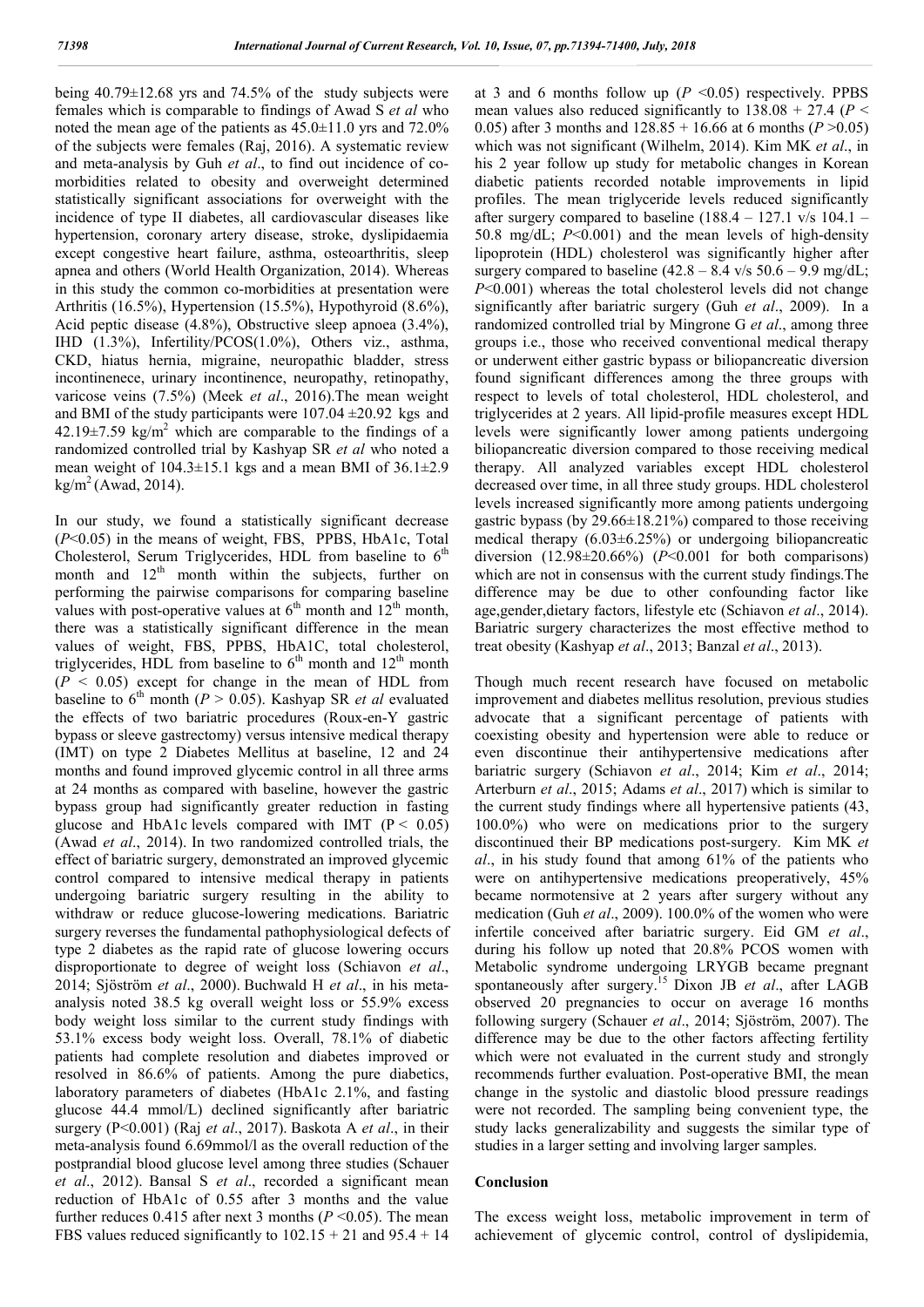remission of hypertension was observed. 100.0% attainment of fertility was also seen following 1 year after bariatric surgery. Thus our study recommends bariatric surgery for achieving better metabolic control among obese individuals.

**Conflict of Interest:** Corresponding author and Contributing authors have nothing to disclose.

**Ethical approval statement:** This is retrospective study so consent is not required.

**Informed consent statement:** Does not apply.

#### **REFERENCES**

- Adams TD, Davidson LE, Litwin SE, Kim J, Kolotkin RL, Nanjee MN, Gutierrez JM, Frogley SJ, Ibele AR, Brinton EA, Hopkins PN, McKinlay R, Simper SC, Hunt SC. 2017. Weight and metabolic outcomes 12 years after gastric bypass. *N Engl J Med.,* 377:1143–55.
- Arterburn DE, Olsen MK, Smith VA, Livingston EH, Van Scoyoc L, Yancy WS Jr, Eid G, Weidenbacher H, Maciejewski ML. 2015. Association between bariatric surgery and long-term survival. JAMA., 313:62–70.
- Ashrafian H, Bueter M, Ahmed K, Suliman A, Bloom SR, *et al*. 2010. Metabolic surgery: an evolution through bariatric animal models. *Obes Rev* 11:907–20.
- Awad S, Carter S, Purkayastha S, Hakky S, Moorthy K, Cousins J, Ahmed AR. 2014. Enhanced recovery after bariatric surgery (ERABS): clinical outcomes from a tertiary referral bariatric centre. *Obesity surgery*. May 1;24(5):753-8.
- Banzal S, Singhai A, Bhandari M, Sharma P, Jha RK, Manoria P. 2013. Efficacy of bariatric surgery in obese Indian with type 2 diabetes mellitus. *Journal of Evolution of Medical and Dental Sciences*. Jan 14;2(2):119-26.
- Baskota A, Li S, Dhakal N, Liu G, Tian H. 2015. Bariatric surgery for type 2 diabetes mellitus in patients with BMI< 30 kg/m2: a systematic review and meta-analysis. PloS one. Jul 13;10(7):1-14.
- Buchwald H, Estok R, Fahrbach K, Banel D, Jensen MD, *et al*. 2009. Weight and type 2 diabetes after bariatric surgery: systematic review and meta-analysis. *Am J Med.,* 122: 248–56.
- Cunha FM, Oliveira J, Preto J, Saavedra A, Costa MM, Magalhães D, Lau E, Bettencourt-Silva R, Freitas P, Varela A, Carvalho D. 2016. The effect of bariatric surgery type on lipid profile: an age, sex, body mass index and excess weight loss matched study. *Obesity surgery*. May 1;26(5):1041-7.
- Dixon JB, Dixon ME, O'Brien PE. 2001. Pregnancy after Lap-Band surgery: management of the band to achieve healthy weight outcomes. *Obes Surg.*11:59–65.
- Eid GM, Cottam DR, Velcu LM, Mattar SG, Korytkowski MT, Gosman G, Hindi P, Schauer PR. 2005. Effective treatment of polycystic ovarian syndrome with Roux-en-Y gastric bypass. *Surg Obes Relat Dis.,* 1:77–80.
- Erlanger SR, Henson EA. 2008. Classification and pharmacological management of obesity. *Pharmacy and Therapeutics.* Dec;33(12):724.
- Government of lndia. National Health Profile. New Delhi. Ministry of Health and Family Welfare (GOI) 2011.
- Guh DP, Zhang W, Bansback N, Amarsi Z, Birmingham CL, Anis AH. 2009. The incidence of co-morbidities related to

obesity and overweight: a systematic review and metaanalysis. *BMC public health.* Mar 25;9(1):88

- Hallersund P, Sjöström L, Olbers T, Lönroth H, Jacobson P, Wallenius V, Näslund I, Carlsson LM, Fändriks L. 2012. Gastric bypass surgery is followed by lowered blood pressure and increased diuresis: long term results from the Swedish Obese Subjects (SOS) study. *PLoS One.,* 7(11):1- 10.
- Jammah AA. 2015. Endocrine and metabolic complications after bariatric surgery. Saudi journal of gastroenterology: official journal of the Saudi Gastroenterology Association. Sep;21(5):269.
- Kashyap SR, Bhatt DL, Wolski K, Watanabe RM, Abdul-Ghani M, Abood B, Pothier CE, Brethauer S, Nissen S, Gupta M, Kirwan JP. 2013. Metabolic effects of bariatric surgery in patients with moderate obesity and type 2 diabetes*. Diabetes care*. Aug 1;36(8):2175-82.
- Kataoka J, Tassone EC, Misso M, Joham AE, Stener-Victorin E, Teede H, Moran LJ. 2017. Weight management interventions in women with and without PCOS: A systematic review. *Nutrients*. Sep 8;9(9):996.
- Kim MK, Kim W, Kwon HS, Baek KH, Kim EK, Song KH. 2014. Effects of bariatric surgery on metabolic and nutritional parameters in severely obese Korean patients with type 2 diabetes: A prospective 2‐year follow up. *Journal of diabetes investigation*. Mar 1;5(2):221.
- Madura JA, Dibaise JK. 2012. Quick fix or long-term cure? Pros and cons of bariatric surgery. F1000 medicine reports., 4:1-9.
- Malik SM, Traub ML. 2012. Defining the role of bariatric surgery in polycystic ovarian syndrome patients. *World journal of diabetes.* Apr 15;3(4):71-9.
- Meek CL, Lewis HB, Reimann F, Gribble FM, Park AJ. 2016. The effect of bariatric surgery on gastrointestinal and pancreatic peptide hormones. Peptides. Mar 31;77:28-37.
- Mingrone G, Panunzi S, De Gaetano A, Guidone C, Iaconelli A, Leccesi L *et al*. 2012. Bariatric surgery versus conventional medical therapy for type 2 diabetes. *N Engl J Med.,* 366: 1577–85.
- Nguyen NT, Varela JE. Bariatric surgery for obesity and metabolic disorders: state of the art. Nature Reviews Gastroenterology and Hepatology. 2017 Mar 1;14(3):160- 9.
- Oliver MF. 1981.Diet and coronary heart disease. British medical bulletin. Jan 1;37(1):49-58.
- Pories WJ. 2008. Bariatric surgery: risks and rewards. The Journal of Clinical Endocrinology and Metabolism. Nov 1;93(11\_supplement\_1):s89-96.
- Quezada N, Hernández J, León F, Brañes A, Gabrielli M. 2015. Long-term Results of Dyslipidemia After Bariatric Surgery*: A Comparison Between Gastric Bypass and Sleeve Gastrectomy. Obes Open Access.,* 1(2)1-6.
- Raj PP, Bhattacharya S, Kumar SS, Sabnis SC, Parthasarathi R, Swamy PD, Palanivelu C. 2017. Comparison of effects of sleeve gastrectomy and gastric bypass on lipid profile parameters in Indian obese: a case matched analysis. *Obesity Surgery.* 27(10):2606-12.
- Raj PP, Gomes RM, Kumar S, Perumal S, Senthilnathan P, Parthasarathi R, Rajapandian S, Palanivelu C. 2016. Comparison of weight loss outcomes 1 year after sleeve gastrectomy and Roux-en-Y gastric bypass in patients aged above 50 years. *Journal of minimal access surgery*. Jul;12(3):220-5.
- Schauer PR, Bhatt DL, Kirwan JP, Wolski K, Brethauer SA, *et al*. 2014. Bariatric Surgery versus Intensive Medical